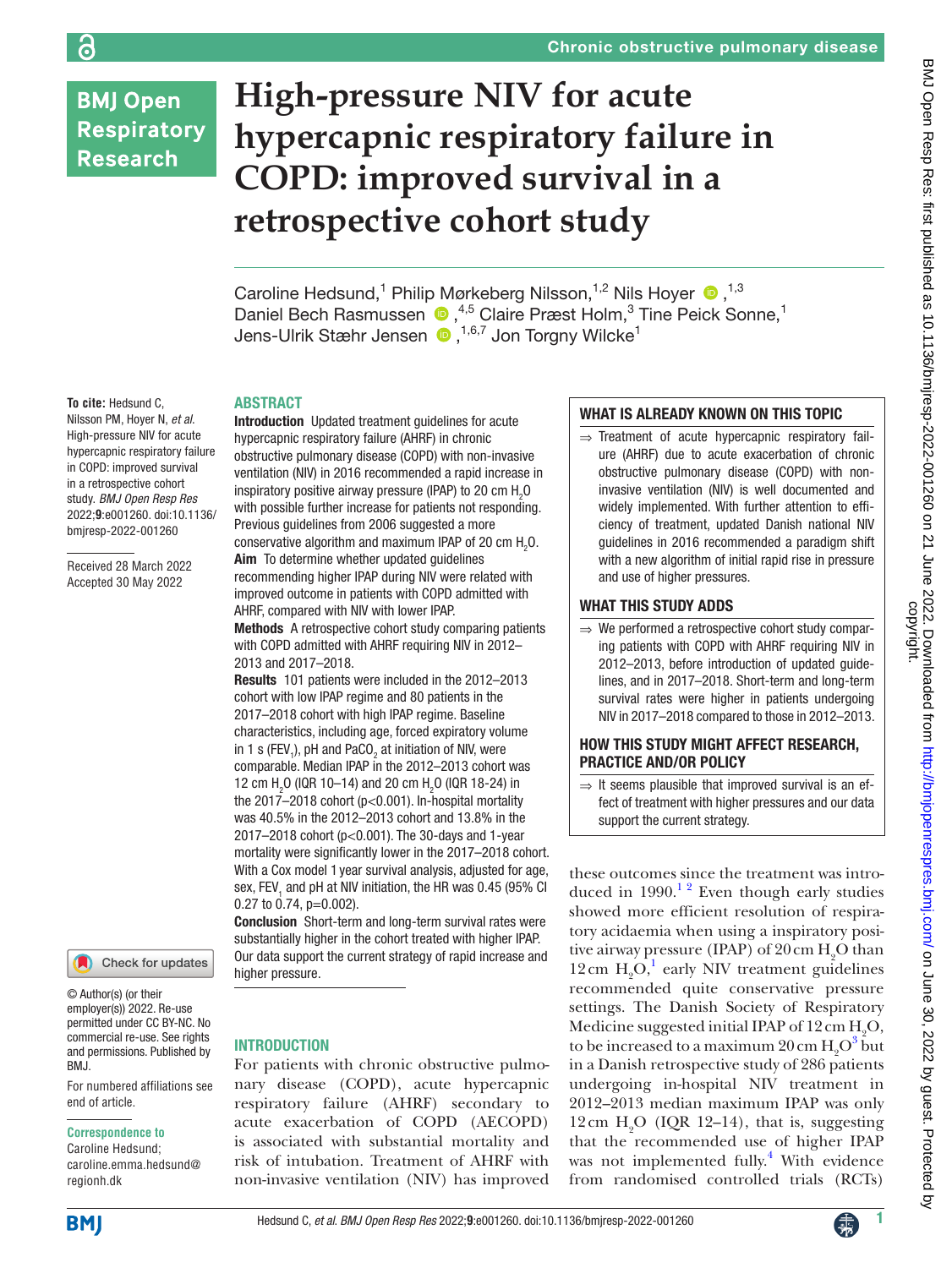on home long-term NIV (LT NIV) treatment of patients with COPD the use of higher IPAP to reduce  $\text{PaCO}_2$  has become more common.<sup>[5](#page-6-3)</sup> Updated Danish treatment guidelines for AHRF in 2016 recommend initial IPAP of 12–15 cm  $H_2O$  and a rapid increase to 20 cm  $H_2O$ within the first 30min of treatment and possible further increase if the patient is not responding. $^6$  $^6$  Recommendations were similar to the 2016 British Thoracic Society and Intensive Care Society 'Guideline for the ventilatory management of AHRF in adults'.<sup>[7](#page-6-5)</sup> The efficacy and safety of using higher IPAP are mainly derived from data on out-of-hospital patients with COPD in LTNIV treatment and the high-intensity NIV concept. $8<sup>9</sup>$  Less is known of the short-term and long-term effects of increased IPAP in treatment of AHRF. Further RCT, comparing NIV with low and high IPAP settings, does not seem to be likely nor ethically justified.

The aim of this study was to determine whether NIV treatment according to updated guidelines, recommending rapid increase and higher IPAP, compared with earlier treatment regimens using lower IPAP, was associated with better outcome in patients with COPD admitted with AHRF.

#### MATERIALS AND METHODS Study design

In this retrospective cohort study of patients admitted with AHRF due to AECOPD requiring acute NIV, we compared patients treated according to guidelines from 2006 recommending quite conservative settings and lower IPAP ('2012–2013 cohort'), with patients treated according to guidelines from 2016 recommending higher IPAP ('2017–2018 cohort'). We included all patients who received NIV due to AECOPD with AHRF at the Respiratory Unit, Department of Internal Medicine, Gentofte Hospital (Capital Region, Denmark) from 1 January 2012 to 31 December 2013, and from 1 January 2017 to 31 December 2018. Patients with AHRF due to other causes than AECOPD were not included.

#### Study population

All patients admitted due to AECOPD and/or respiratory failure were screened. Patients who underwent NIV treatment for AHRF in the respiratory ward were included. Patients who had NIV initiated at the intensive care unit (ICU) and were later transferred to the respiratory ward, still requiring NIV, were also included. The COPD diagnosis was defined in accordance with the Global Initiative for Chronic Obstructive Lung Disease (GOLD) defini- $\frac{10}{2}$  $\frac{10}{2}$  $\frac{10}{2}$  and assessed by the treating physician based on clinical history, physical examination and spirometry. Initial examination including arterial blood gas analysis, blood samples and chest X-ray were performed at admission in the acute medical department. Acute medical treatment of AECOPD included bronchodilators, systemic corticosteroids, controlled oxygen therapy and, if indicated, antibiotics. Indication for NIV was pH <7.35 and  $PaCO<sub>9</sub> > 6$  kPa

after 1–2hours of initial treatment, in accordance with GOLD.<sup>10</sup> Acute medical treatment of AECOPD, oxygen therapy recommendations and indication for NIV treatment were unchanged during the study period.

#### Data collection

Screening and data collection were performed according to a predefined protocol including baseline characteristics at index admission, data concerning index admission, and a 1-year follow-up of events, number of readmissions and death. Data on patients undergoing treatment in 2012–2013 cohort were already available, collected in 2014 and has previously been used in two publications.<sup>411</sup> Patients in the 2017–2018 cohort were screened for inclusion or exclusion in accordance with the protocol for the 2012–2013 cohort. All data, including data regarding mortality, were collected from electronic patient medical records, which correspond and are automatically updated through the Danish Cause of Death Registry.

#### NIV treatment

NIV treatment guidelines for AHRF from 2006 recommended an initial IPAP of  $12 \text{ cm}$  H<sub>2</sub>O and with a maximum increase of IPAP to  $20 \text{ cm H}_2\text{O}$ . The  $2016 \text{ NIV}$ treatment guidelines for AHRF recommended a rapid increase in IPAP from initial IPAP of 12 to 15, to IPAP of  $20 \text{ cm H}_2\text{O}$  within the first  $30 \text{ min}$  after initiating NIV and that further increase could be considered if necessary, to acquire normalisation of pH and a decline in  $PaCO<sub>2</sub>$ . In 2017–2018, these recommendations were the general clinical practice at the department. Treatment with NIV was performed in the respiratory ward with specially trained nursing staff, according to a standardised algorithm for collection of blood gas sample and adjustment of NIV setting. The ventilator settings used were pressuretargeted spontaneous/timed mode. NIV was delivered semicontinuous during the first 24hours. As the patient's condition improved, and pH and  $PaCO<sub>2</sub>$  were normalised, a plan for NIV weaning was made. For successful withdrawal of treatment, the time with NIV was gradually reduced during the day while continuing overnight NIV. NIV failure was defined as patients not successfully responding to NIV, either requiring endotracheal intubation and ICU treatment or death for patients with NIV as ceiling of treatment. 'Do not intubate/Do not resuscitate' (DNI/DNR) orders were either classified as 'initial order', placed within 2hours of the admission, or 'late order', placed later than 2hours of admission during NIV treatment.

#### Statistical analysis

Primary outcome was in-hospital mortality. Secondary outcomes were 30-day and 1-year mortality and adherence to pressure setting according to treatment guidelines.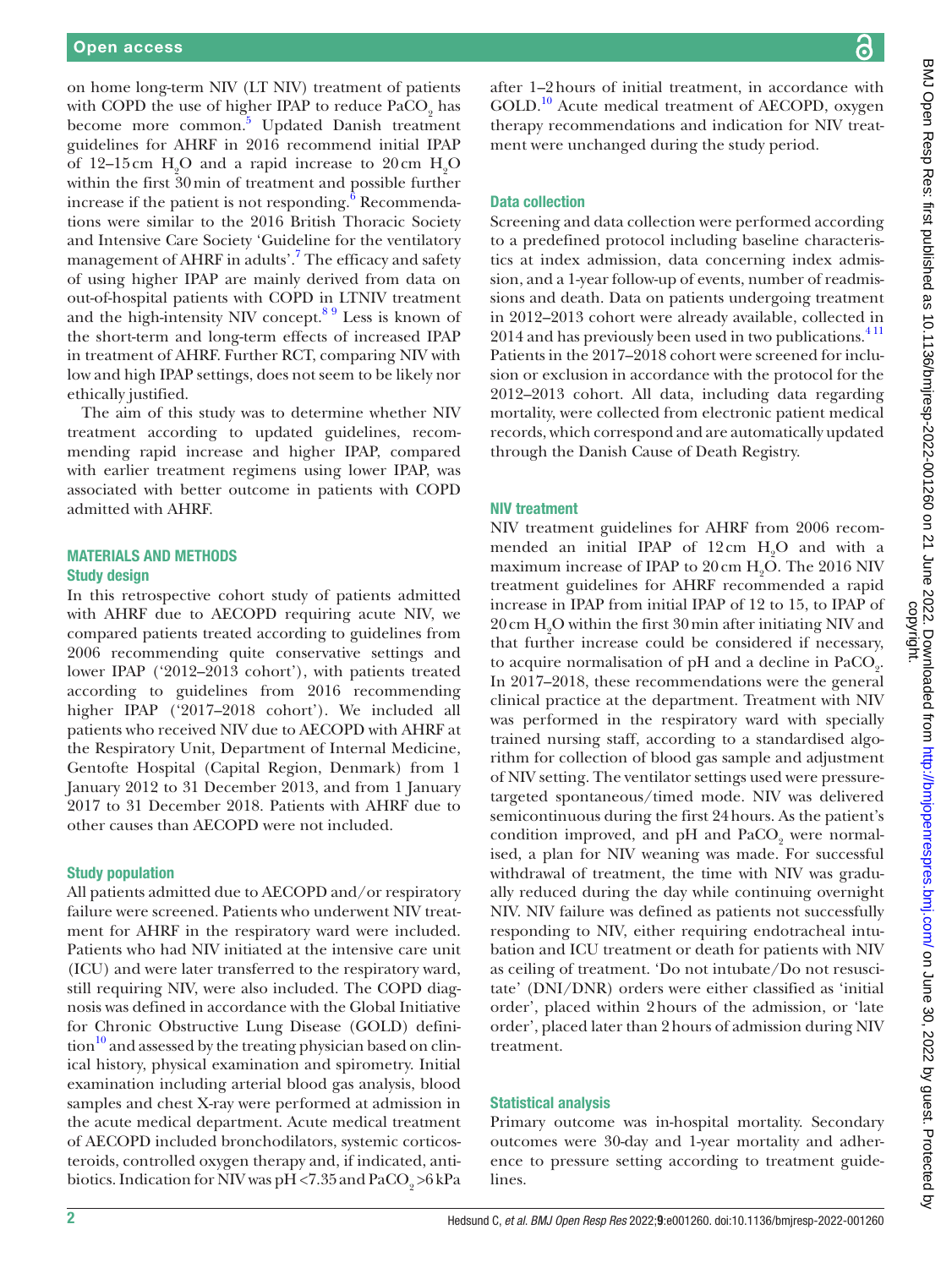Categorical variables are presented as numbers and percentages and analysed using Pearson's  $\chi^2$  test. Continuous variables are presented as medians and IQRs and analysed using Mann-Whitney U test.

Survival analysis for in-hospital mortality, 30-day mortality and 1-year mortality was conducted. The cumulative probability of survival is presented as a Kaplan-Meier survival plot, compared using log-rank test. To control for potential confounders, logistic regression and a Cox proportional hazards regression analysis were performed, adjusted for age, sex, forced expiratory volume in first second  $(FEV_1)$  and pH at initiation of NIV, using a complete case analysis. Results are presented as odds ratio (OR) hazard ratio (HR) with a 95% confidence interval (95% CI). Furthermore, to assess robustness, calculation of E-values for estimation of the required strength of potential unmeasured confounders was performed.

Statistical analyses were performed in RStudio V.1.2.5001.

#### Patient and public involvement

Patients or public were not involved in the design of the study.

#### RESULTS

181 patients were included in the analyses: 101 patients in the 2012–2013 cohort with low IPAP regime and 80 patients in the 2017–2018 cohort with high IPAP regime  $(figure 1)$  $(figure 1)$ .

Baseline characteristics and data from index admission are presented in [table](#page-3-0) 1. Overall, the two cohorts were similar on baseline chronic variables and admission data from the acute index admission. There was, however, a

significant difference in pack-years; the 2012–2013 cohort had a history of a median of 40 pack-years (IQR 30–50) compared with 50 (IQR 40–60) in the 2017–2018 cohort. There was a trend towards higher body mass index in the 2017–2018 cohort, but not statistically significant. Respiratory rate on initiation of NIV was higher in the 2012–2013 cohort, 28 breaths per minute (IQR 24–32) compared with 24 breaths per minute (IQR 20–28) in the 2017–2018 cohort (p=0.001). Median IPAP in the 2012–2013 cohort was  $12 \text{ cm H}_2$ O (IQR 10–14) compared with  $20 \text{ cm } H_2$ O (IQR 18–24) in the 2017–2018 cohort (p<0.001). Spirometry measurements and  $\text{FEV}_1$  were missing in 28 patients, as they had been diagnosed and received outpatient care at clinics outside the hospital.

In the 2012–2013 cohort 47 patients (46.5 %) had an initial DNI/DNR order, and 14 patients (13.9 %) had a late order. In the 2017–2018 cohort, 24 patients (30.8 %) had an initial DNI/DNR order and 9 patients (11.5 %) had a late order. NIV failure and the need for intubation and ICU treatment occurred in eight patients (8%) in the 2012–2013 cohort, and two patients (2.5%) required intubation (p=0.123).

#### Mortality and survival

Data on mortality are presented in [table](#page-4-0) 2. In-hospital mortality was 40.5% in the 2012–2013 cohort to 13.8% in the 2017–2018 cohort (p<0.001). Furthermore, 30-day mortality and 1-year mortality were also significantly lower in the 2017–2018 cohort.

Unadjusted 1-year survival analysis with Kaplan-Meier plot is presented in [figure](#page-4-1) 2. With the log rank test the cumulative estimate of survival was significantly higher in the 2017–2018 cohort (p=0.002). The adjusted regression model and Cox proportional hazards model are



<span id="page-2-0"></span>Figure 1 Flowcharts of the cohorts in the 2012–2013 and 2017–2018.

AHRF, acute hypercapnic respiratory failure; NIV, non-invasive ventilation, COPD, chronic obstructive pulmonary disease.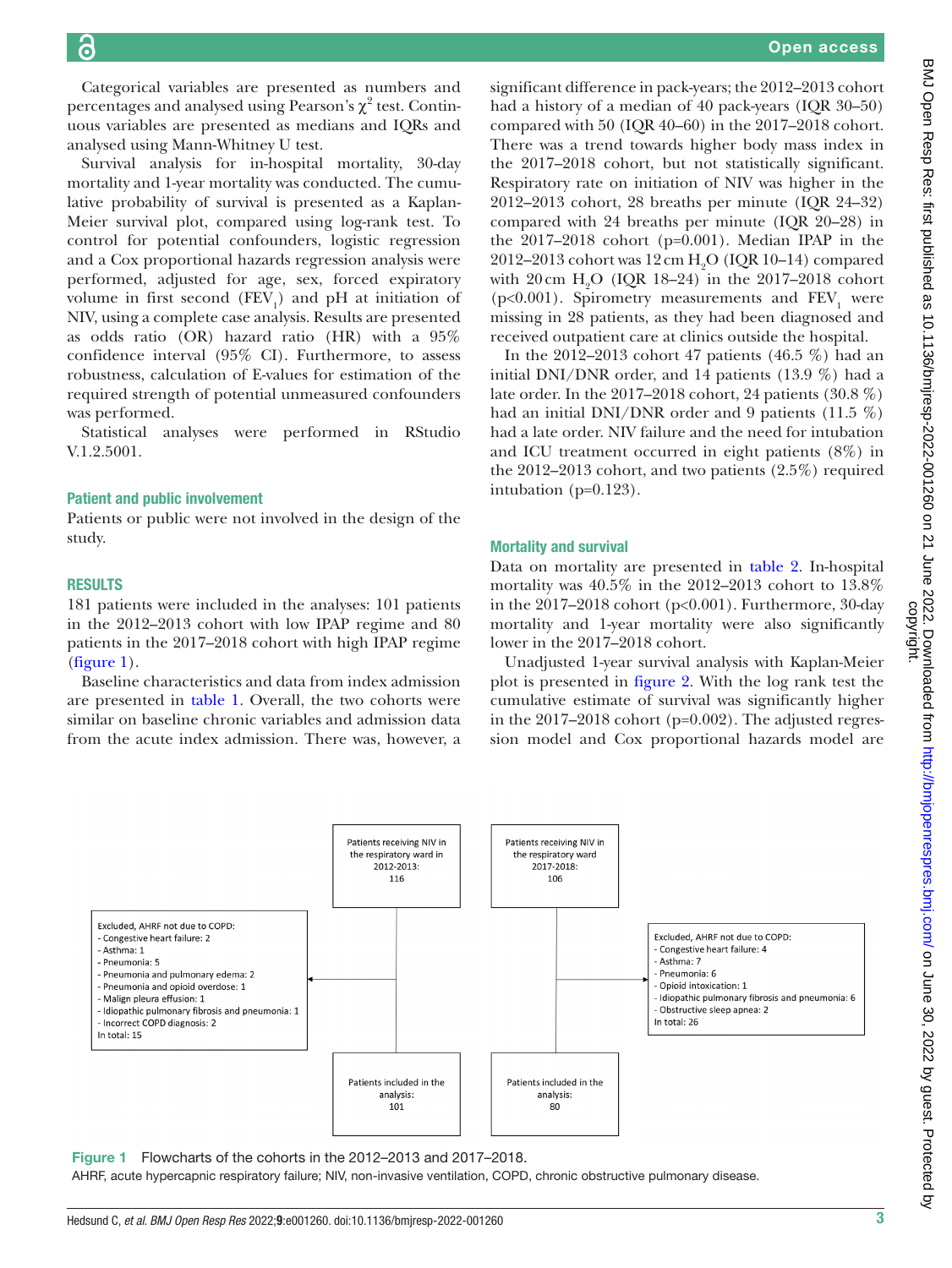#### <span id="page-3-0"></span>Table 1 Baseline characteristics and index admission data n 2012–13 cohort\* n=101 2017–18 cohort† n=80 P value Baseline characteristics Age (years) 181 78 (68–83) 78 (70–84) 0.472 Male, n (%) 181 27 (27) 25 (31) 0.573 BMI ( $kg/m<sup>2</sup>$ ) ) 133 23 (19–27) 25 (21–29) 0.055 FEV<sub>1</sub> % of predicted 0.246 MRC score 124 4 (3–5) 4 (3–5) 0.984 LTOT, n (%) 181 19 (18.8) 14 (17.5) 0.837 Smoker, n (%) 179 Never 8 (7.9) 1 (1.2) 0.0460 Previous 50 (49.5) 51 (63.8) 0.198 Current 42 (41.6) 27 (33.8) 0.403 Pack-years 164 40 (30–50) 50 (40–60) 0.033 COPD admission prior to enrolment, n (%) 181 Within 1month 21 (20.8) 12 (15.0) 0.365 Within1 year 40 (39.6) 27 (33.8) 0.520 Index admission data Duration of admission (days) 181 6 (3–9) 6 (4–8) 0.928 Fever (>38°C), n (%) 179 9 (8.9) 13 (16.2) 179 9 (8.9) Maximum CRP 179 55 (19–135) 32 (14–117) 0.124 Antibiotics (oral or intravenous), n (%) 180 90 (90) 67 (84) 67 (84) 0.655 RR at NIV initiation 154 28 (24–32) 24 (20–28) 0.001 Arterial gasses at NIV initiation pH 181 7.28 (7.23–7.31) 7.29 (7.25–7.32) 0.552 PaCO<sub>2</sub> (kPa) (kPa) 181 8.8 (7.7–11.0) 8.9 (7.8–9.9) 0.638 PaO<sub>2</sub> (kPa) (kPa) 176 9.5 (7.9–11.0) 9.2 (8.3–10.4) 0.638  $HCO<sub>3</sub>$  (mmol/L) 174 26.0 (23.0–31.0) 26.2 (23.2–28.8) 0.472 Base excess (mmol/L) 175 4.0 (−0.2 to 9.7) 4.0 (0.2–7.6) 0.596 Lactate (mmol/L) 170 1.1 (0.7–1.9) 1.2 (0.8–2.1) 0.395 Late-onset acidaemia (>12 hours after admission), n  $(\%)$  181 2 (2) 15 (18,8)  $\angle 0.001$ Hyperoxia (Pa0<sub>2</sub> >16kPa) on admission, n (%)  $6(6)$  6 (6)  $4(4,9)$  0.776 Max IPAP (cm  $H<sub>2</sub>O$ ) O) 180 12 (10–14) 20(18-24) <0.001 Max EPAP (cm H<sub>2</sub>O O 180 5 (5–5) 5 (5–6) 0.119 Initially treated in ICU, n (%) 181 4 (4.0) 3 (3.8) 0.943 DNI/DNR-order, n (%) 179 61 (60) 33 (42) 0.098 Late, >2 hours of admission (% of all DNI/DNR orders) 14 (23) 9 (27) NIV failure, n (%) 181 8 (8.0) 2 (2.5) 0.123

Data is presented as median (IQR) unless stated otherwise. Comparison of groups using Mann-Whitney U test or  $\chi^2$  test.

\*Low IPAP regime. †High IPAP regime.

BMI, body mass index; COPD, chronic obstructive pulmonary disease; CRP, C reactive protein; DNI/DNR, do not intubate/do not resuscitate; EPAP, expiratory positive airway pressure ; FEV<sub>1</sub>, forced expiratory volume in 1 s; ICU, intensive care unit; IPAP, inspiratory positive airway pressure; LTOT, long-term oxygen treatment; MRC, Medical Research Council Dyspnoea Scale; NIV, non-invasive ventilation; RF, respiratory frequency.

presented in [table](#page-5-0) 3. The models are adjusted for age, sex,  $\mathrm{FEV}_1$  and pH at NIV initiation, and  $153$  patients were included in the complete case analysis. Patients in the

2017–2018 cohort had higher 1-year survival rates both with unadjusted (HR 0.50, 95%CI 0.32 to 0.77, p=0.002) and adjusted Cox proportional hazards model (HR 0.45,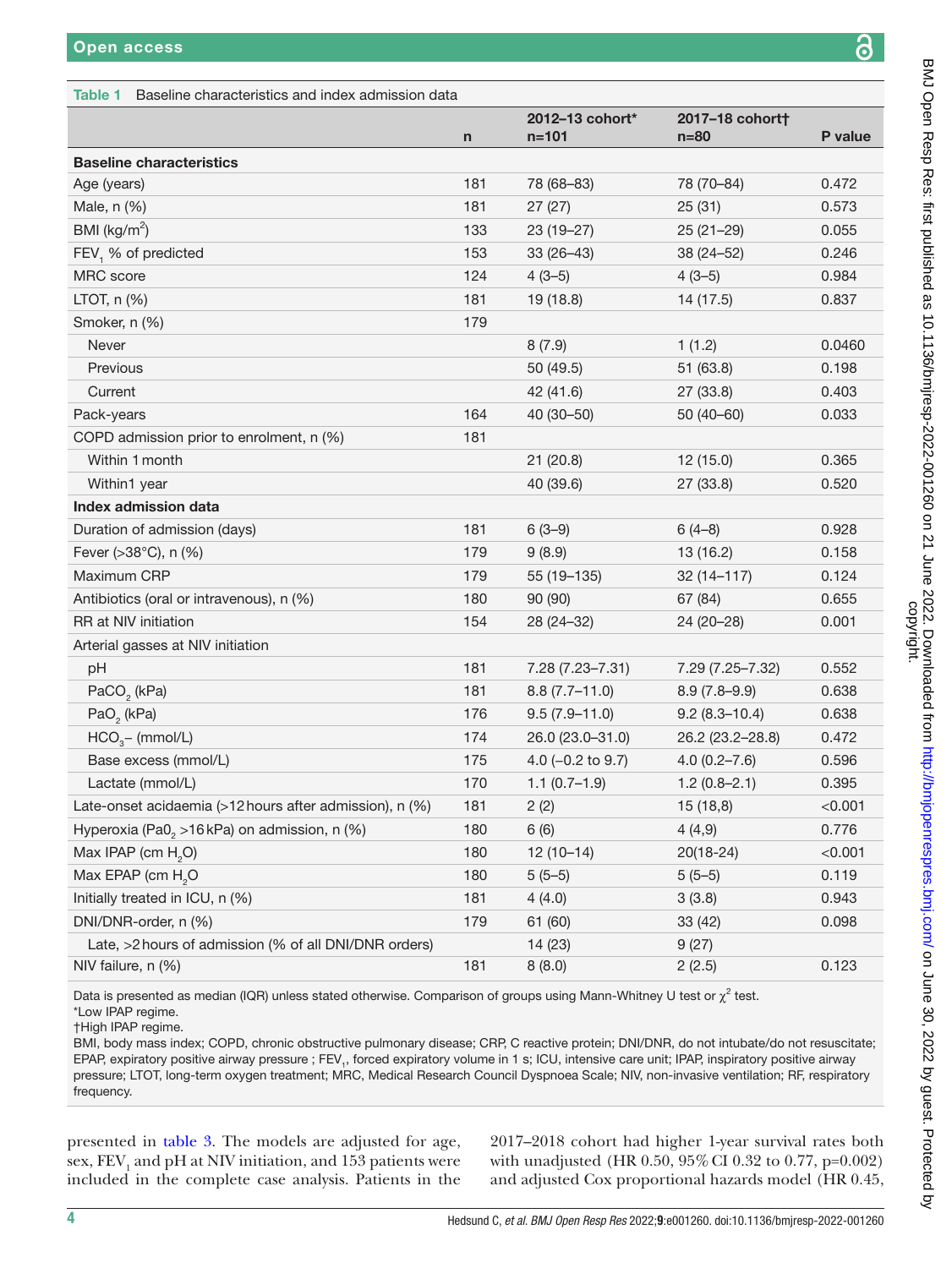<span id="page-4-0"></span>

| <b>Table 2</b> Mortality data                                                                 |                   |                  |         |
|-----------------------------------------------------------------------------------------------|-------------------|------------------|---------|
|                                                                                               | 2012-2013 cohort* | 2017-2018 cohort | P value |
| In-hospital mortality, $n$ (%)                                                                | 41 (40.5)         | 11(13.8)         | < 0.001 |
| 30-day mortality, n (%)                                                                       | 47 (46.5)         | 19(23.8)         | 0.002   |
| 1-year mortality, $n$ (%)                                                                     | 61(60.4)          | 32(40.0)         | 0.006   |
| *Low IPAP regime.<br><b>†High IPAP regime.</b><br>IPAP, inspiratory positive airway pressure. |                   |                  |         |

95%CI 0.27 to 0.74, p=0.002). E values for the adjusted ORs and HRs are reported in [table](#page-5-0) 3. All E values were 2.8 or larger, indicating that rather substantial unmeasured confounding, beyond the measured covariates, would be required to dismiss the effect estimate.

#### **DISCUSSION**

In this single-centre retrospective study, comparing two cohorts, treated for AHRF with NIV in 2012–2013 and 2017–2018, before and after introduction of a new treatment guideline in 2016 recommending a more rapid rise in pressure and use of higher IPAP, we found a significantly better short-time and long-time survival in the later cohort. To our knowledge, this is the first study to show a lower mortality when providing NIV with higher IPAP i for treatment of AHRF secondary to AECOPD. Additionally, data from the present study suggest that the risk of mortality following hospitalisation is highest immediately after discharge. For patients who survived the first 30 days post hospital discharge, the 1-year survival remained high [\(figure](#page-4-1) 2, Kaplan-Meier plot). This is in accordance with studies on survival after hospitalisation with AECOPD.<sup>[12](#page-6-8)</sup>

Our data show that the new treatment guidelines were well implemented, with a median IPAP of 20cm  $\rm H_2O$  in 2017–2018 compared with 12 cm  $\rm H_2O$  in 2012– 2013. Apart from updated recommendations regarding the algorithm for pressure settings for NIV, standard



<span id="page-4-1"></span>Log-Rank test: p= 0.002

Figure 2 Kaplan-Meier survival plot, survival 365 days after initiation of non-invasive ventilation for treatment of acute hypercapnic respiratory failure due to COPD.

treatment of AECOPD and the indication for NIV treatment were unchanged from 2012 to 2018.

Over the recent years, attention to improve suboptimal NIV treatment has risen. Insufficient pressure settings, especially inadequate IPAP, will not increase alveolar ventilation significantly. Focus on a more rapid improvement of pH within the first 4hours after initiation of NIV is essential to reduce relative risk of NIV failure.<sup>13</sup> The improved survival in patients treated with higher IPAP in the present study, with otherwise comparable cohorts, suggests that using higher IPAP is more efficient to resolve AHRF and thus acute respiratory acidaemia. A rapid improvement of ventilation and patient's recovery may also increase patient acceptance of NIV treatment and reduce the risk of NIV failure. Furthermore, shortening length of treatment reduces risks of complications associated with hospitalisation and immobilisation; pulmonary embolism, hospital acquired pneumonia, and loss of physical mobility.

Other aspects in general COPD care changed from 2012 to 2018 and may have contributed to preventing admissions with AHRF and improving patient survival. Treatment with LT NIV has been shown to prevent hospitalisation in the subgroup of most severely ill patients with COPD.<sup>[5](#page-6-3)</sup> LT NIV was introduced at the current department in the year 2000 and has become more frequent for the small subgroup of patients with COPD with chronic stable hypercapnia as well as for selected patients with recurrent exacerbations with AHRF.<sup>14</sup> Pharmaceutical treatment with long-term prophylactic azithromycin, as anti-inflammatory therapy, to reduce risk of exacerbations in patients with a history of recurrent exacerbations has also become more widespread.<sup>[15](#page-6-11)</sup>

In research regarding treatment survival, mortality rates in observational studies are commonly higher compared with RCTs. Risk of in-hospital mortality was 99 per 1000 (95% CI 70 to 139) in the 2017 Cochrane meta-analysis analysing the results of 1[2](#page-6-12) RCTs.<sup>2</sup> Published cohort studies on survival of AHRF show great variation in mortality. In a Danish nationwide register-based study of 12847 patients admitted for AECOPD and treated with NIV in 2004 to 2011, median age 73.7 (IQR 66–80) years, in-hospital mortality was  $24.4\%$  (95% CI 24.3 to 24.5).<sup>16</sup> Among patients alive at discharge, 26.4% (95%CI 26.3 to 26.5) died within 1year. In a smaller Dutch retrospective single-centre study of 78 patients admitted with AHRF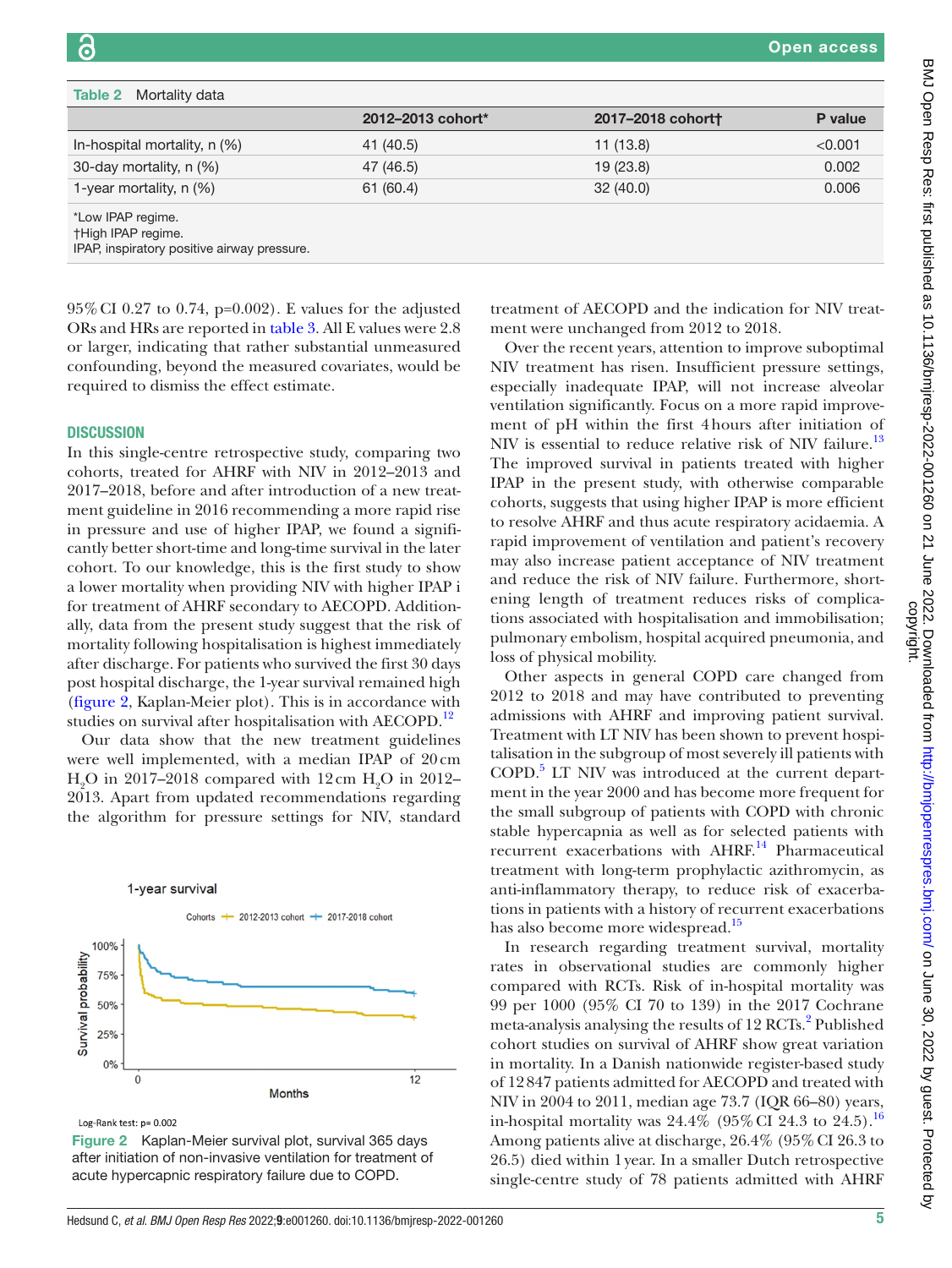Logistic regression

Cox regression model

<span id="page-5-0"></span>Table 3 Survival analysis

|                                                                   | <b>Unadjusted OR</b>                                                                                                                                                                                                                                                                                                                                                                                                                                                                                                                                                                                                                                                                                                                    |         | <b>Adjusted OR</b>                                                                                                                                                                                                                                                                                                                                                                                                                                                                                                                                                                                                                                           |         | <b>E</b> value      |
|-------------------------------------------------------------------|-----------------------------------------------------------------------------------------------------------------------------------------------------------------------------------------------------------------------------------------------------------------------------------------------------------------------------------------------------------------------------------------------------------------------------------------------------------------------------------------------------------------------------------------------------------------------------------------------------------------------------------------------------------------------------------------------------------------------------------------|---------|--------------------------------------------------------------------------------------------------------------------------------------------------------------------------------------------------------------------------------------------------------------------------------------------------------------------------------------------------------------------------------------------------------------------------------------------------------------------------------------------------------------------------------------------------------------------------------------------------------------------------------------------------------------|---------|---------------------|
|                                                                   | (95% CI)                                                                                                                                                                                                                                                                                                                                                                                                                                                                                                                                                                                                                                                                                                                                | P value | (95% CI)                                                                                                                                                                                                                                                                                                                                                                                                                                                                                                                                                                                                                                                     | P value | (LL <sub>CI</sub> ) |
| ogistic regression                                                |                                                                                                                                                                                                                                                                                                                                                                                                                                                                                                                                                                                                                                                                                                                                         |         |                                                                                                                                                                                                                                                                                                                                                                                                                                                                                                                                                                                                                                                              |         |                     |
| In-hospital mortality                                             | 0.22 (0.10 to 0.46)                                                                                                                                                                                                                                                                                                                                                                                                                                                                                                                                                                                                                                                                                                                     | < 0.001 | 0.21 (0.079 to 0.51)                                                                                                                                                                                                                                                                                                                                                                                                                                                                                                                                                                                                                                         | 0.001   | 3.79(2.15)          |
| 30-day mortality                                                  | 0.36 (0.18 to 0.68                                                                                                                                                                                                                                                                                                                                                                                                                                                                                                                                                                                                                                                                                                                      | 0.002   | 0.31 (0.14 to 0.67)                                                                                                                                                                                                                                                                                                                                                                                                                                                                                                                                                                                                                                          | 0.004   | 2.99(1.74)          |
| 1-year mortality                                                  | 0.44 (0.24 to 0.79)                                                                                                                                                                                                                                                                                                                                                                                                                                                                                                                                                                                                                                                                                                                     | 0.007   | 0.38 (0.18 to 0.76)                                                                                                                                                                                                                                                                                                                                                                                                                                                                                                                                                                                                                                          | 0.007   | 2.63(1.56)          |
| ox regression model                                               |                                                                                                                                                                                                                                                                                                                                                                                                                                                                                                                                                                                                                                                                                                                                         |         |                                                                                                                                                                                                                                                                                                                                                                                                                                                                                                                                                                                                                                                              |         |                     |
| 1-year mortality                                                  | 0.50 (0.32 to 0.77)                                                                                                                                                                                                                                                                                                                                                                                                                                                                                                                                                                                                                                                                                                                     | 0.002   | $0.45$ (0.27 to 0.74)                                                                                                                                                                                                                                                                                                                                                                                                                                                                                                                                                                                                                                        | 0.002   | 2.86(1.77)          |
|                                                                   | e adjusted models are adjusted for age, sex, FEV, and pH at NIV initiation.<br>EV <sub>1</sub> , forced expiratory volume in the first second; LL CI, lower limit of CI closest to the null; NIV, non-invasive ventilation.                                                                                                                                                                                                                                                                                                                                                                                                                                                                                                             |         |                                                                                                                                                                                                                                                                                                                                                                                                                                                                                                                                                                                                                                                              |         |                     |
|                                                                   | quiring NIV in 2009 to 2011, in-hospital mortality<br>s 14.1%, with 1-year mortality of $43.6\%$ . <sup>17</sup> Mean age<br>the cohort was 71.0 (SD $\pm$ 10.7) years, median FEV <sub>1</sub><br>.0% (IQR 28.6-52.9) and median PaCO <sub>9</sub> before NIV<br>.0 (IQR 8.5-11.2) kPa. Data from the national COPD<br>dit in the UK in 2008 and 2014 showed a significantly<br>proved in-hospital mortality of 24.9% and 16.8%,<br>spectively. <sup>18</sup> Findings were explained due to better<br>herence to guideline recommendations of ventilatory<br>tings, although data on pressure settings were not<br>corded, as well as improvements of general care such as<br>ntrolled oxygen and early antibiotic treatment. Further |         | mentioned studies, reflecting the demographic compo-<br>sition of patients treated at the hospital, with median age<br>of 78 in both cohorts. Other factors associated with death<br>such as FEV, and pH and PaCO <sub>2</sub> before NIV are in accor-<br>dance with data from previous studies. NIV was ceiling<br>therapy for 60% of patients in the 2012-2013 cohort and<br>$42\%$ of patients in the 2017–2018 cohort. This is also<br>reflected in the small percentage of patients transferred<br>to the ICU due to NIV failure. Furthermore, about one<br>out of four DNI/DNR orders were placed later than<br>2 hours of admission in both cohorts. |         |                     |
| st episode of ward-based NIV. <sup>19</sup> In-hospital mortality | rospective data from the UK compared two cohorts,<br>04-2010 and 2013-2017, of patients with COPD and                                                                                                                                                                                                                                                                                                                                                                                                                                                                                                                                                                                                                                   |         | <b>CONCLUSION</b>                                                                                                                                                                                                                                                                                                                                                                                                                                                                                                                                                                                                                                            |         |                     |

ients with AHRF g higher IPAP in 2017–2018, according to contemporary guidelines, had significantly better short-term and long-term survival compared with patients treated with lower IPAP in 2012–2013. It seems plausible that improved survival is an effect of higher IPAP; however, further research is needed, preferably multicentre studies including a larger number of patients.

#### Author affiliations

<sup>1</sup>Respiratory Medicine Unit, Department of Internal Medicine, Herlev-Gentofte Hospital, Copenhagen University Hospital, Hellerup, Denmark

<sup>2</sup>Department of Anesthesiology, Bispebjerg Hospital, Copenhagen University Hospital, Copenhagen, Denmark

3 Department of Respiratory Medicine, Bispebjerg Hospital, Copenhagen University Hospital, Copenhagen, Denmark

4 Pulmonary Research Unit Region Zealand (PLUZ), Department of Respiratory Medicine, Zealand Univsersity Hospital Naestved and Roskilde, Naestved, Denmark

5 Department of Regional Health Research, University of Southern Denmark Faculty of Health Sciences, Odense, Denmark

6 Department of Clinical Medicine, Faculty of Health and Medical Sciences, University of Copenhagen, Copenhagen, Denmark

7 PERSIMUNE&CHIP: Department of Infectious Diseases, Copenhagen University Hospital - Rigshospitalet, Copenhagen, Denmark

Contributors CH, PMN, CPH and JTW designed the study. PMN, DBR and TPS collected data. Statistical analysis was performed by CH, PMN and NH. CH prepared and drafted manuscript and completed submission. CH and JTW are responsible for the overall content as the guarantor and accept full responsibility for the work

requiring NIV in  $2009$  to  $2011$ , in-hospital mo was 14.1%, with 1-year mortality of  $43.6\%$ .<sup>[17](#page-6-14)</sup> Mean of the cohort was  $71.0$  (SD  $\pm 10.7$ ) years, median  $39.0\%$  (IQR 28.6–52.9) and median PaCO<sub>2</sub> before NIV  $10.0$  (IQR  $8.5-11.2$ ) kPa. Data from the national O audit in the UK in  $2008$  and  $2014$  showed a significantly improved in-hospital mortality of  $24.9\%$  and 1 respectively.<sup>[18](#page-6-15)</sup> Findings were explained due to better adherence to guideline recommendations of ventilations. settings, although data on pressure settings were recorded, as well as improvements of general care supported. controlled oxygen and early antibiotic treatment. Furthermore, retrospective data from the UK compared two co 2004–2010 and 2013–2017, of patients with COPI first episode of ward-based NIV.<sup>19</sup> In-hospital mo rates were  $17.6\%$  and  $20.5\%$  (p=0.378). Characteristics of the two cohorts were as follows, respectively: m age of 72.1 (IQR 64.2–78.8) and 69.9 (IQR 63.7–76.9) years,  $\text{FEV}_1$  of 32 (IQR 24–39) and 35 (IQR 27–47)%, PaCO<sub>2</sub> before NIV of 9.36 (IQR 27–47) and 10.34 (IQR 8.89–11.8) kPa and maximum IPAP of 15 cm  $H_2O$  (IQR 12–18) and 18 (IQR 15–21).

Limitations of the present study are the limitations associated with a retrospective cohort study, the risk of selection and information bias with imprecise outcome registration and uneven collection of data. A potential selection bias is different selection of patients to whom physicians offered NIV treatment to in the two cohorts. As NIV was a newer, advanced technology in 2012–2013, physicians could have been more prone to select the most severely ill patients for NIV as rescue treatment, whereas in the later cohort, NIV could have been offered more broadly to patients with AHRF, despite the severity of acidaemia, comorbidities and performance status. However, baseline characteristics and blood gas levels of pH and  $\text{PaCO}_2$  at initiation of NIV were comparable in the cohorts, which contradicts a selection bias. As a singlecentre study with a small size cohort, there is the potential risk of overstating positive results and the lack of external validity required to support a more widespread generalisation of the results. The in-hospital mortality was notably high in both cohorts compared with the previously